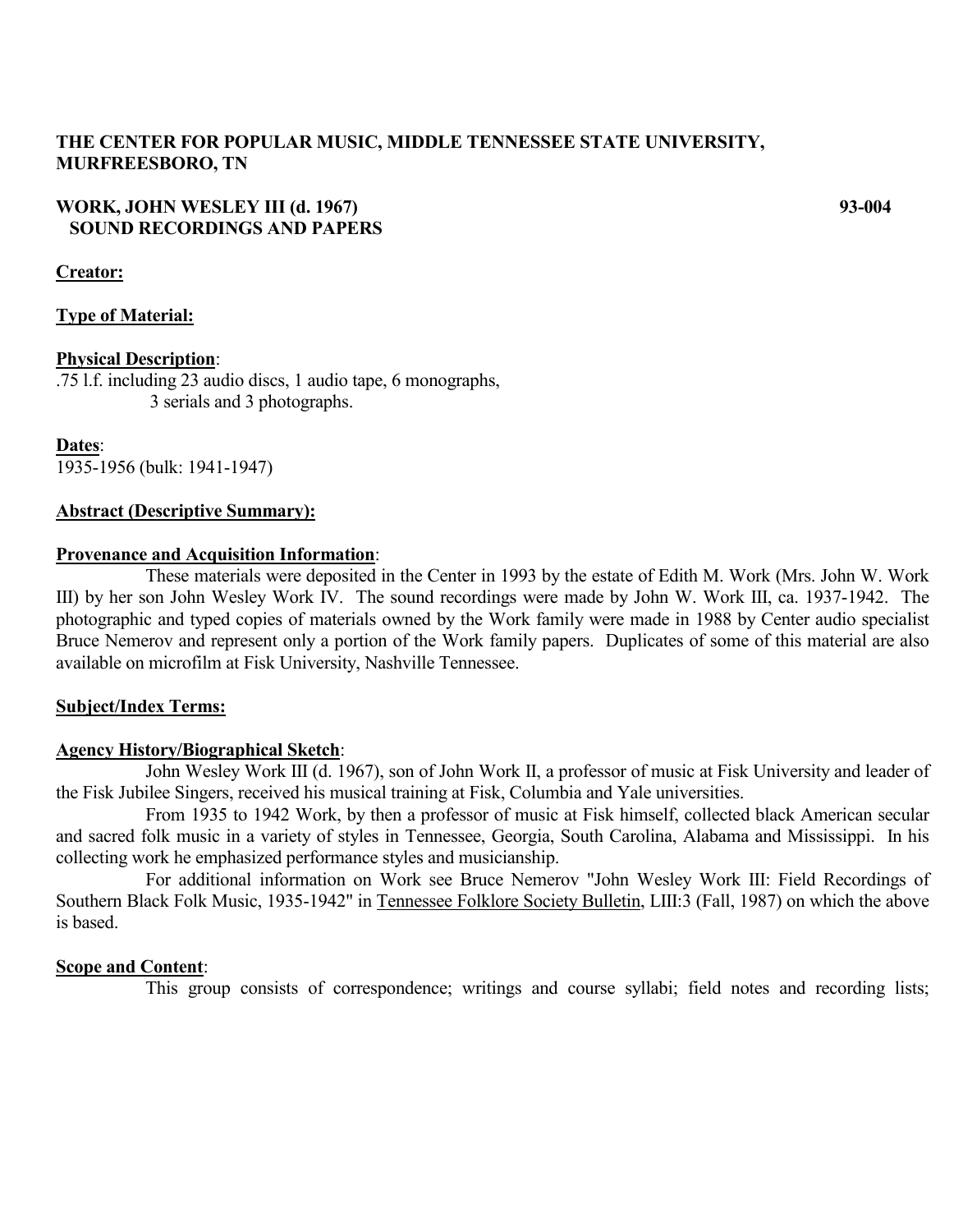manuscript and published research materials; and field recordings of John Wesley Work III. Some of this material relates to the development and implementation of Work's research projects in Natchez and Coahoma county Mississippi, 1941-1942, the latter undertaken in conjunction with personnel from the Library of Congress Archive of American Folk Song, and to the organization, transcription and publication of the results of these projects. The principal correspondents are Thomas E. Jones, president of Fisk University where Work served on the faculty, and Alan Lomax of the Archive of American Folk Song at the Library of Congress.

This material is arranged in five series: correspondence; writings and course syllabi; manuscript field notes and research materials; printed research materials; and field recordings. Several tributes to Dr. Work are filed at the beginning of Series I and a published score by Work is filed in series IV.

# **WORK, JOHN WESLEY III (d. 1967) 93-004 SOUND RECORDINGS AND PAPERS**

#### **Series Description:**

Series I. Correspondence. Folders 1-3.

Incoming and outgoing correspondence between Work and folklorists with whom he collaborated on projects in Tennessee, Georgia and Coahoma county Mississippi including Alan Lomax and B.A. Botkin of the Library of Congress Archive of Folk Song; colleagues at Fisk University, especially President Thomas E. Jones, Jackson Davis of the General Education Board, and A[ngela?] Lockhart. This correspondence relates primarily to field recording projects undertaken by Work in Tennessee in 1941 and in Georgia and Mississippi in 1942 and recounts the purpose and nature of the projects; the selection and maintenance of recording equipment; raising money for expenses; and publication of the materials from the projects, especially the Coahoma recordings.

Of particular interest are letters from Work to President Jones 18 August and 21 November 1942 describing in detail the scholarly work necessary to prepare a publication based on his field recordings; letters in 1943 and 1945 from B.A. Botkin of the Archive of Folk Song explaining the delays in publication of Work's manuscript; and several 1947 letters from Alan Lomax requesting copies of the Fisk recordings for use in his own book.

Filed among these papers are scattered typescripts of the correspondence made by Center audio specialist Bruce Nemerov while using these materials in preparation of "Roots of American Popular Music" (q.v.).

Series II. Writings and syllabi. Folders 4-6.

Materials in this series document the evolution of the Coahoma project and Work's own scholarship on Negro folk music. Included are a report of the music group of the 1939 Fisk summer training school for high school teachers which Work led; duplicates of correspondence concerning the Coahoma project which are filed in series I; an article "Plantation Meistersinger" by Work published in the Musical Quarterly January 1941; manuscript and typed copies of an address given by Work at the Negro folk music program held as part of Fisk's 75th anniversary celebration and an agenda for the program; an undated typescript "Negro Folk Music"; a schedule, report to Dr. Jones, numerous typed and manuscript writings based on the Coahoma recordings which describe and analyze the music recorded by Work and a classified list of the songs included in the project; and a letter 13 October 1942 to Work from Lewis W. Jones concerning the Fisk Folk Culture seminar for which Work was a consultant and a detailed course syllabus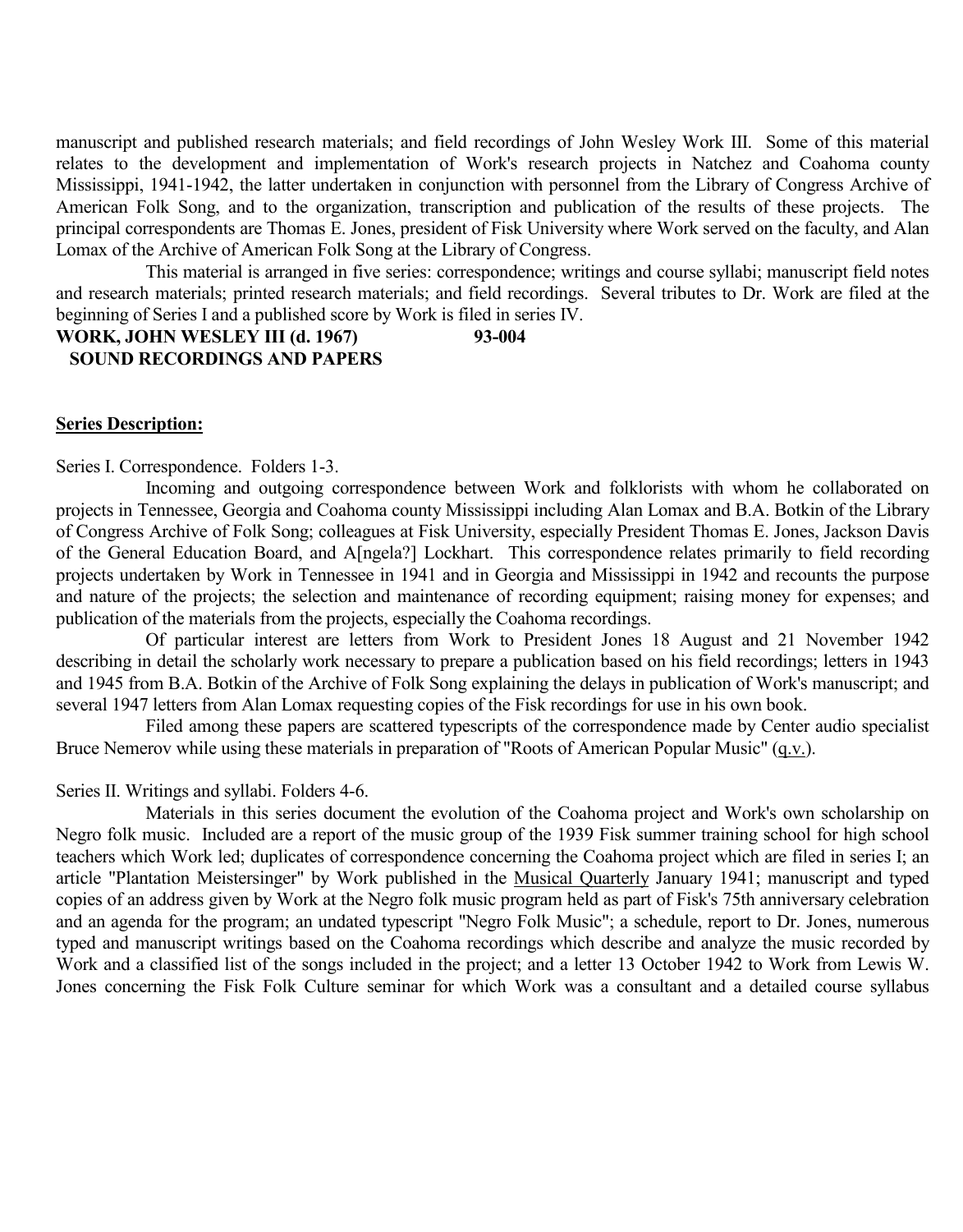including summaries of each topic to be covered and a list of faculty responsible for each session.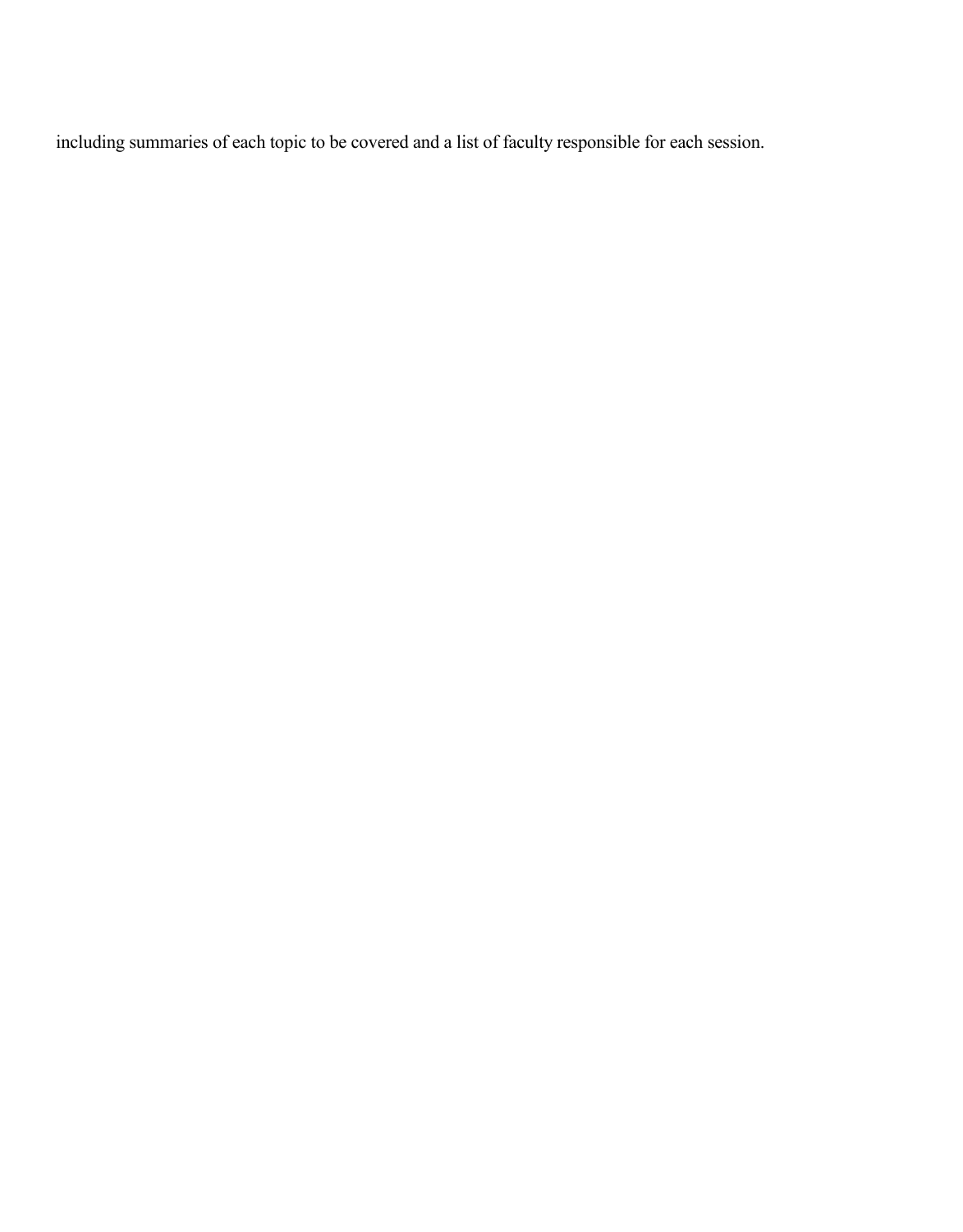# **WORK, JOHN WESLEY III (d. 1967) 93-004 SOUND RECORDINGS AND PAPERS**

# **Series Description:** (continued)

Series III. Manuscript field notes and research materials. Folders 7-9.

This series and the one which follows consist of materials gathered and consulted by Work to support his scholarship in Negro folk music. Included are lists of field recordings given by John W. Work III to Alan Lomax, 1941 and 1942; an undated list of [field?] recordings in Work's hand and a copy of a holograph list of mostly commercial recordings from the Work's record case; lists of performers and notes and transcriptions of Negro folk music collected by Work, some identified by location or source; slight, scattered magazine and newspaper clippings; copies of titles pages and occasional tables of contents of publications; two flyers from the Festival of Old Time Music, Fort Valley Georgia 6-8 March 1942; and a 5x7 black and white 1942 photograph of "Son" Sims and Muddy Water[s] labelled in Work's hand. (Copies of this photographs are filed in the Center photograph file.)

# Series IV. Printed research materials. Folders 10-12.

Included are six monographs and scores (In Arcadia, A Musical Play in Two Acts, by David Stevens, Songs of Stephen Foster, Ten American Songs by Gladys Pitcher, Songs of All Time by Olive Dame Campbell, Songs With A Message No. 1 by Thomas A. Dorsey, and Asher Sizemore and Little Jimmie's Songs of the Soil) and three serials (Tones and Overtones, fall and summer 1954, and Tennessee Folklore Society Bulletin, September 1955). Filed following these materials is a score, Appalachia: Three Fiddle and Game Tunes, by John W. Work.

Series V. Sound recordings. 10 10" instantaneous discs. 13 12" instantaneous discs. 1200' audio tape. Commercial 78 rpm album set.

These instantenous discs include recordings of the Fisk Jubilee Singers, a Pulaski TN church service, the Golden Gate and Fairfield Four gospel quartets, and several blues singers. Digital and analog tape copies of these discs made by Center audio specialist Bruce Nemerov in 1989 and 1990 are filed as Series I in the JOHN W. WORK III COLLECTION; Nemerov's audio logs listing songs and performers are filed with the inventory of that collection. Commercial 78 rpm album set Chain Gang (Columbia C-22) by Joshua White.

# **Collection Contents (Folder/Box List):**

# **Materials Cataloged Separately:**

# **Arrangement:**

# **Location**:

Series I-IV are filed by accession number with other manuscript groups. Series V is filed with other manuscript sound discs. The two 8x10 glossy publicity photographs of Thomas A. Dorsey are filed by name in the photographic file.